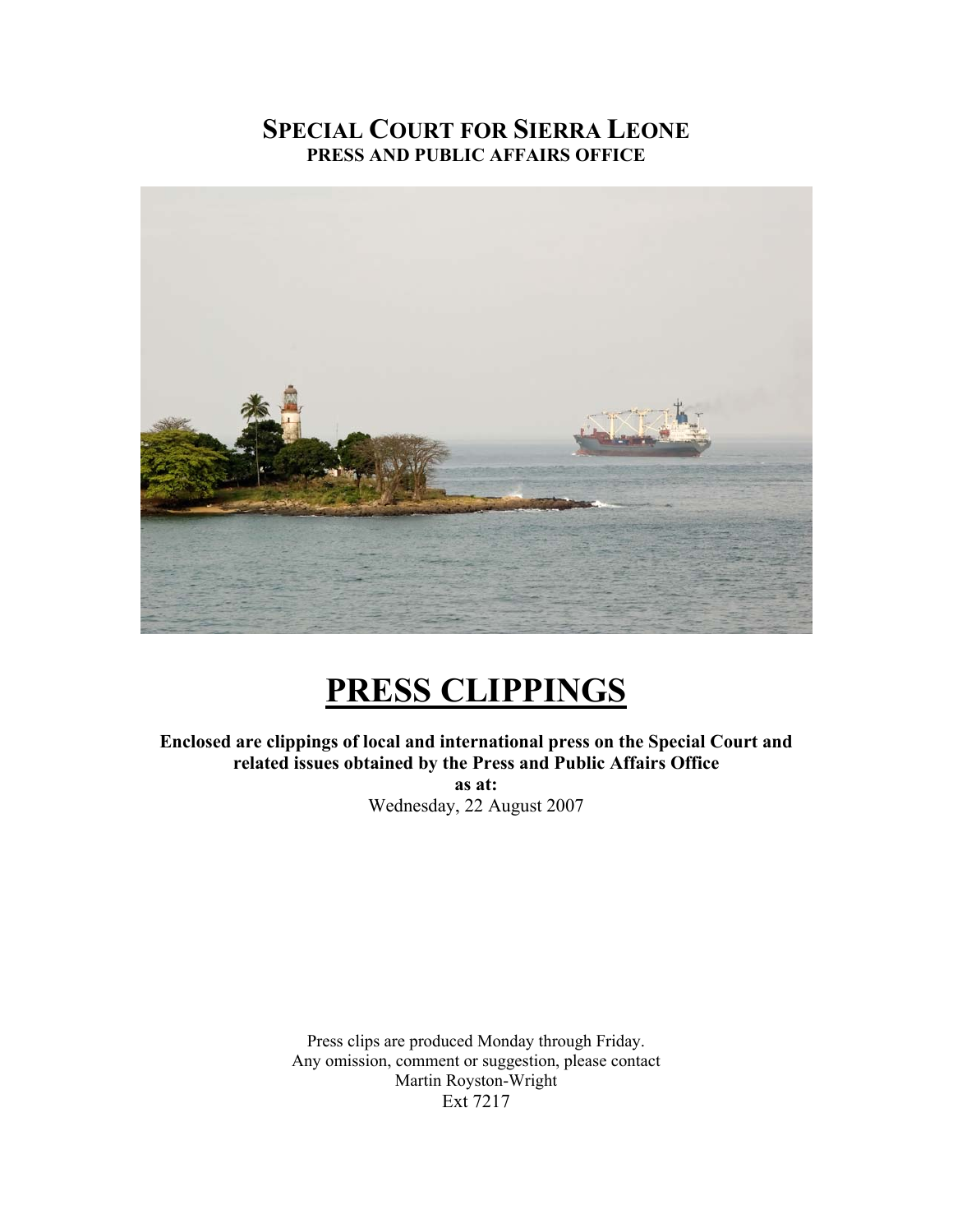| <b>Local News</b>                                                       |               |
|-------------------------------------------------------------------------|---------------|
| Charles Taylor Charges Defence Team / Awareness Times                   | Page 3        |
| Taylor's Trial Postpone to January 2008 / Concord Times                 | Page 4        |
| Expert Decries Management of Ferries and Hovercraft / Awoko             | Page 5        |
| <b>International News</b>                                               |               |
| Charles Taylor War Crimes Trial Postponed / United Press International  | Page 6        |
| Taylor's Trial Pushed to Next Year / Afrol News                         | Page 7        |
| Court Delays Taylor Trial until January 7, 2008 / Charletaylortrial.org | Pages 8-9     |
| UNMIL Public Information Office Media Summary / UNMIL                   | Pages $10-11$ |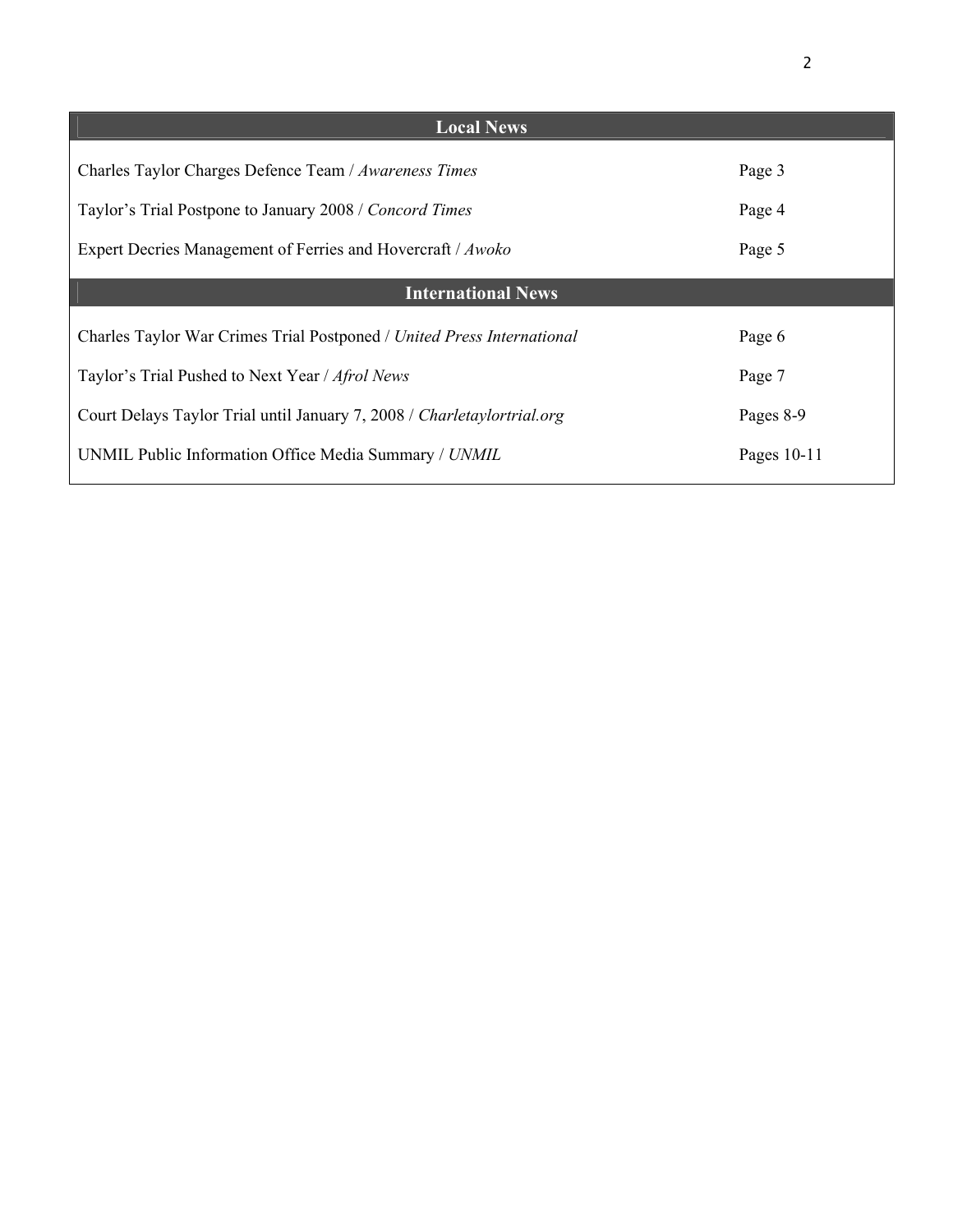Awareness Times Wednesday, 22 August 2007

# **Charles Taylor charges Defence Team**

The on going trial of former Liberian President, Charles Taylor who stands accused in the Hague for perpetrating crimes against humanity in the subregion has been again adjourned to January 7th 2008. It can be recalled that the war crimes indictee has not made any visible appearance before that court since he was transferred by the Freetown based Special Courts as he changes Defence Counsel regularly. He has recently sacked a British born Lawyer Karin Khan replacing him ridiculously though, with another Jamaican born British Lawyer, Courtenay Griffiths. The latter Taylor Defence lawyer and his team have therefore asked the court for sufficient time to enable them study the indictments against his client and prepare his Defence.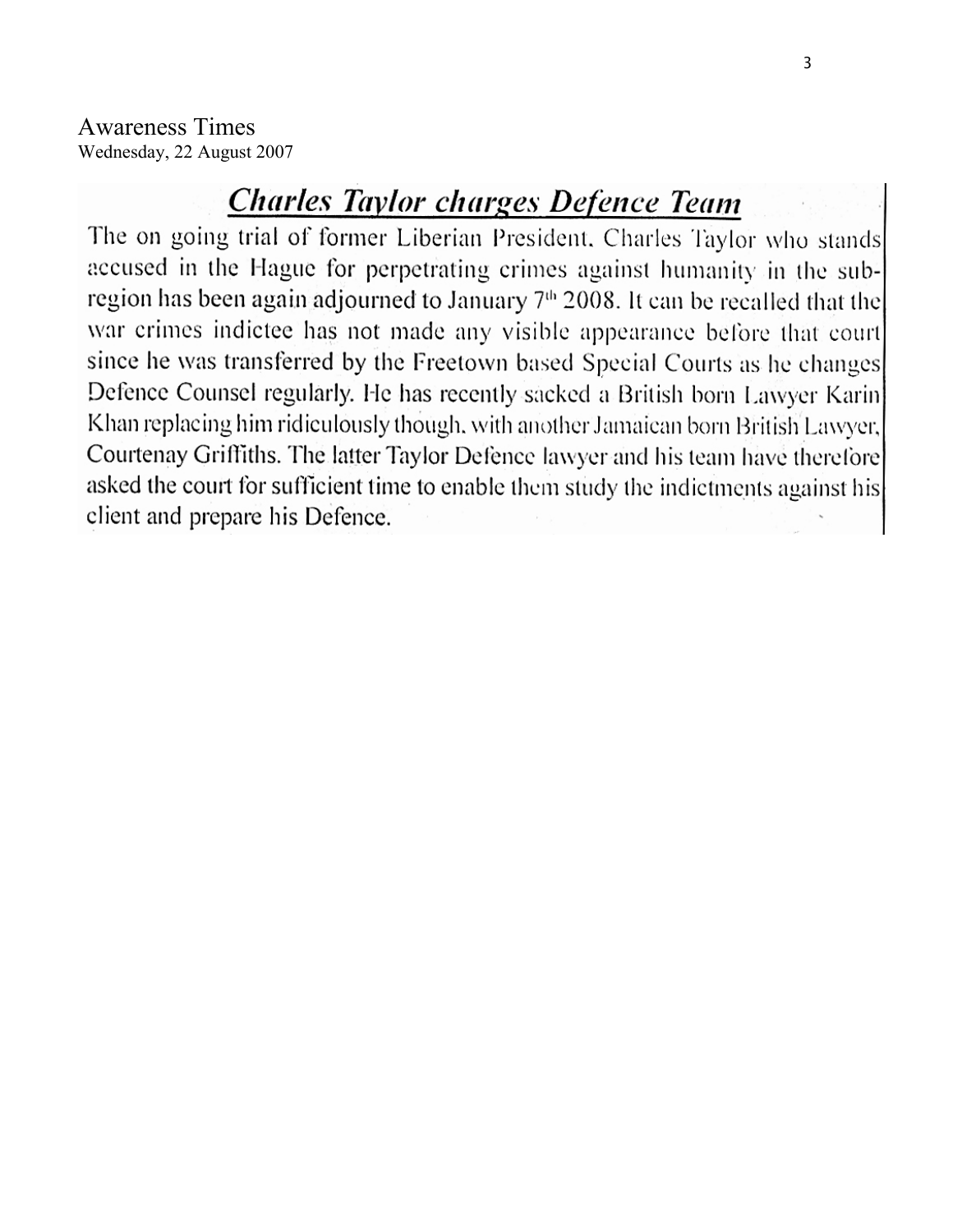# Concord Times

**By Ibrahim** 

**Tarawallie** 

The trial in The Hague

of former Liberian

Gankay Taylor, indicted

for war crimes by the

United Nations backed

Special Court for Sierra

Leone. thas been

Charles

president,

Wednesday 22 August 2007

# **Taylor's trial postponed to January 2008**

postponed to January 7, 2008.

> The pronouncement was made by the presiding judge, Justice Julia Sebutinde at a status conference held on Tuesday at The Hague in the Netherlands. The postponement came about due to submissions

made by lead counsel

Courtenay Griffiths, on behalf of the newly appointed defence team for Charles Taylor, to them the give opportunity to analyze all important documents in relation to the trial. Justice Sebutinde, before making the pronouncement, concede that the new

defence team needs enough time to prepare for the start of the trial, adding that a status conference will be held every month to know how far it has gone with preparation.

According to Griffiths, "The trial has not heard a single word of evidence vet."

He added that the team is seriously anxious to go ahead with the trial.

"Until the 1st of August"

when the contract was

signed by the registrar,

we have no knowledge

about the case," Griffiths

said, adding "We need an

international

He noted that they have

investigator."

been provided with the necessary funds for an additional legal assistant. The trial which is being conducted as part of the Special Court for Sierra Leone has been relocated to the Netherlands because of fear of insecurity in Sierra Leone.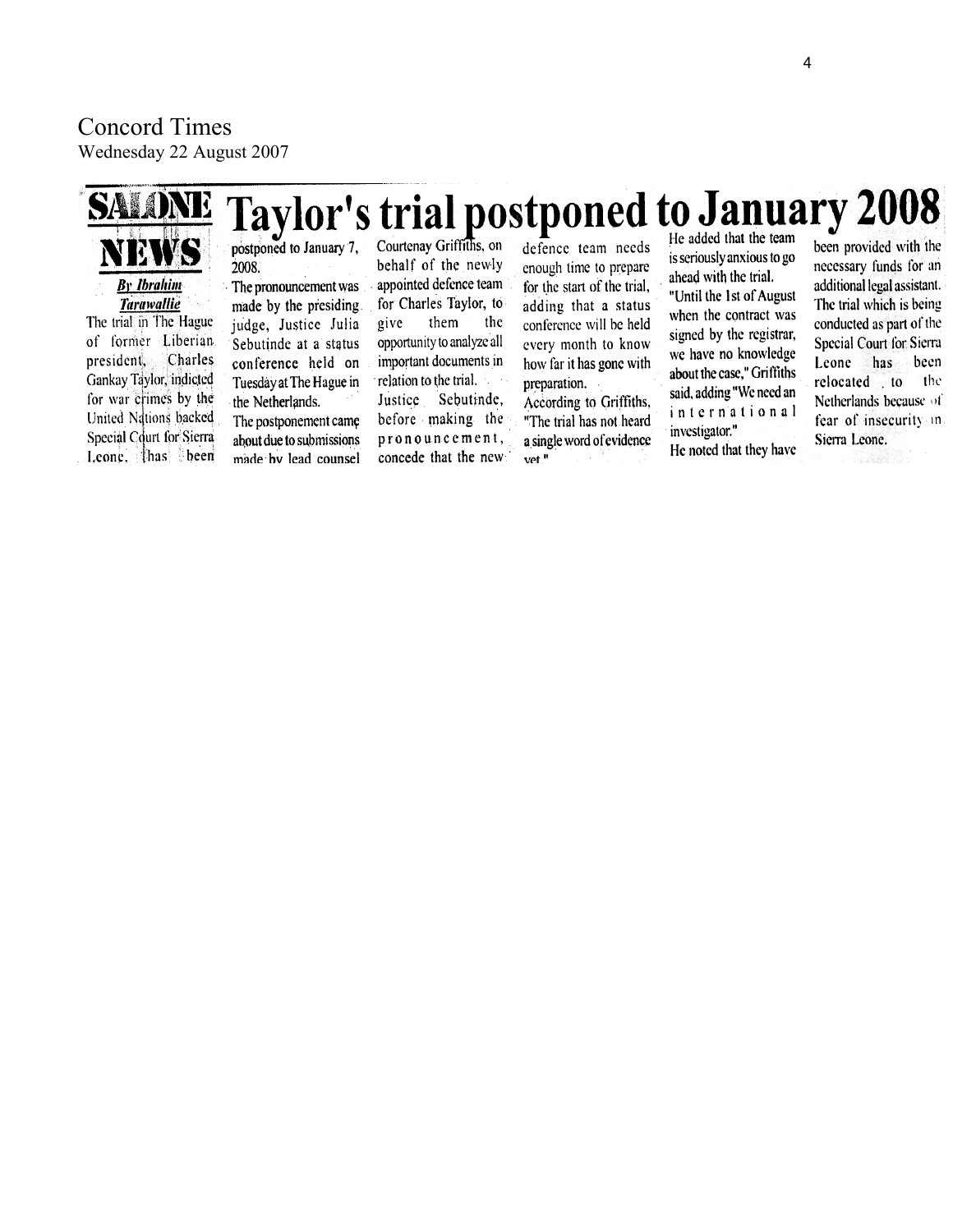Awoko

Wednesday, 22 August 2007

# **Expert decries bad management** of ferries and hovercra

The Sierra Leone Maritime Administration SLMA has contracted an expert to report on commercial Ferries and hovercraft that are operational in the country.

According to the SLMA Boss Mr Philip Lukulay "the exercise is with the view to ensuring the sea worthiness" Fand the "Prince Michael of the ferries and the Double O Seven" hovercraft. He pointed out that they

have secured the services of

Mr Willem Wynand Deyzel to examine the Mahera, Fanta and Murzuk Ferries Hovercraft at Aberdeen Creek, Aberdeen Village. A Chartered Engineer and

fellow of the Institute of Marine Engineers, Science and Technology in London, Mr Deyzel is also past Principal Surveyor for Africa and President of the Institute of Marine Engineers in South Africa.

Mr Deyzel told journalists that he had inspected the deck, engine and management of all the ferries and the hovercraft. The Chartered Engineer said he discovered that the management systems in all of the sea transports he inspected were very bad and that there was no proper system in place

to verify the number of transports. He pointed out that in case of an accident there will be no data which anybody could go by for rescue or any other intervention. Mr Deyzel also noted

the poor staff conditions in some of the ferries stating that they need immediate attention. However the expert inspector stopped short of commenting about his finding on his inspections of the engines.

SLMA boss Philip Lukulay people on board those assured journalists that after the South African expert submits his comprehensive report to the Ministry of Transport and Communication they will take the necessary action based on his recommendations.

The SLMA was established as an autonomous body for the registration of ships and other vessels and for the licensing and safety of maritime personnel along with the regulations and development generally of maritime, coastal and inland water transport.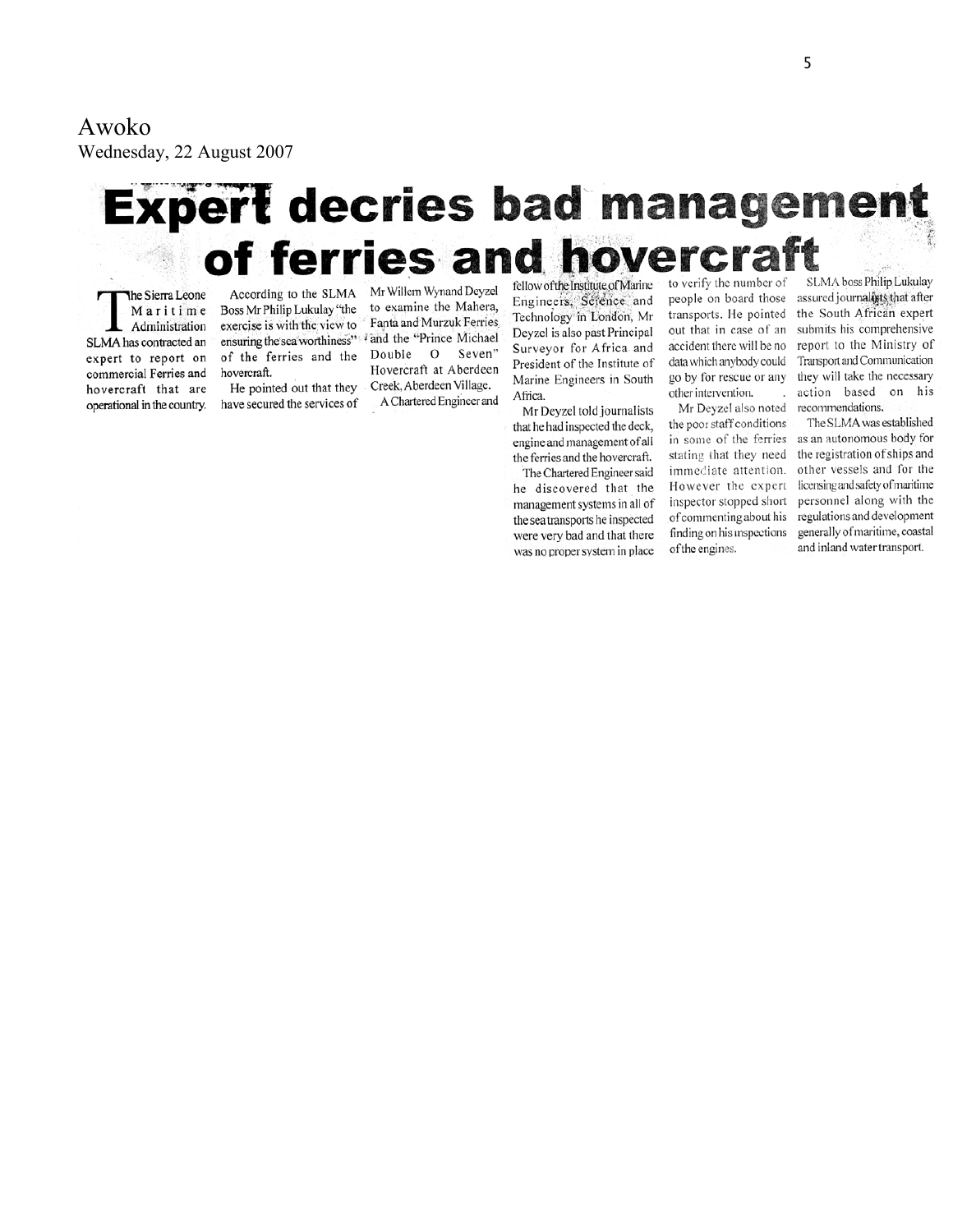## United Press International

Monday, 20 August 2007

#### **Charles Taylor war crimes trial postponed**

THE HAGUE, Netherlands, Aug. 20 (UPI) -- The war crimes trial of Liberia's former president has been postponed until early next year to give his lawyers more time to prepare.

Charles Taylor was to have stood trial this month in The Hague on charges he was responsible for atrocities committed in neighboring Sierra Leone during its civil war in the 1990s.

The BBC said the court agreed to move the trial date to Jan. 7 after Taylor's British attorney, Courtenay Griffiths, announced the discovery of a new trove of Taylor's presidential papers that required examination.

Griffiths only recently took over the case while prosecutors have had years to prepare, the BBC said.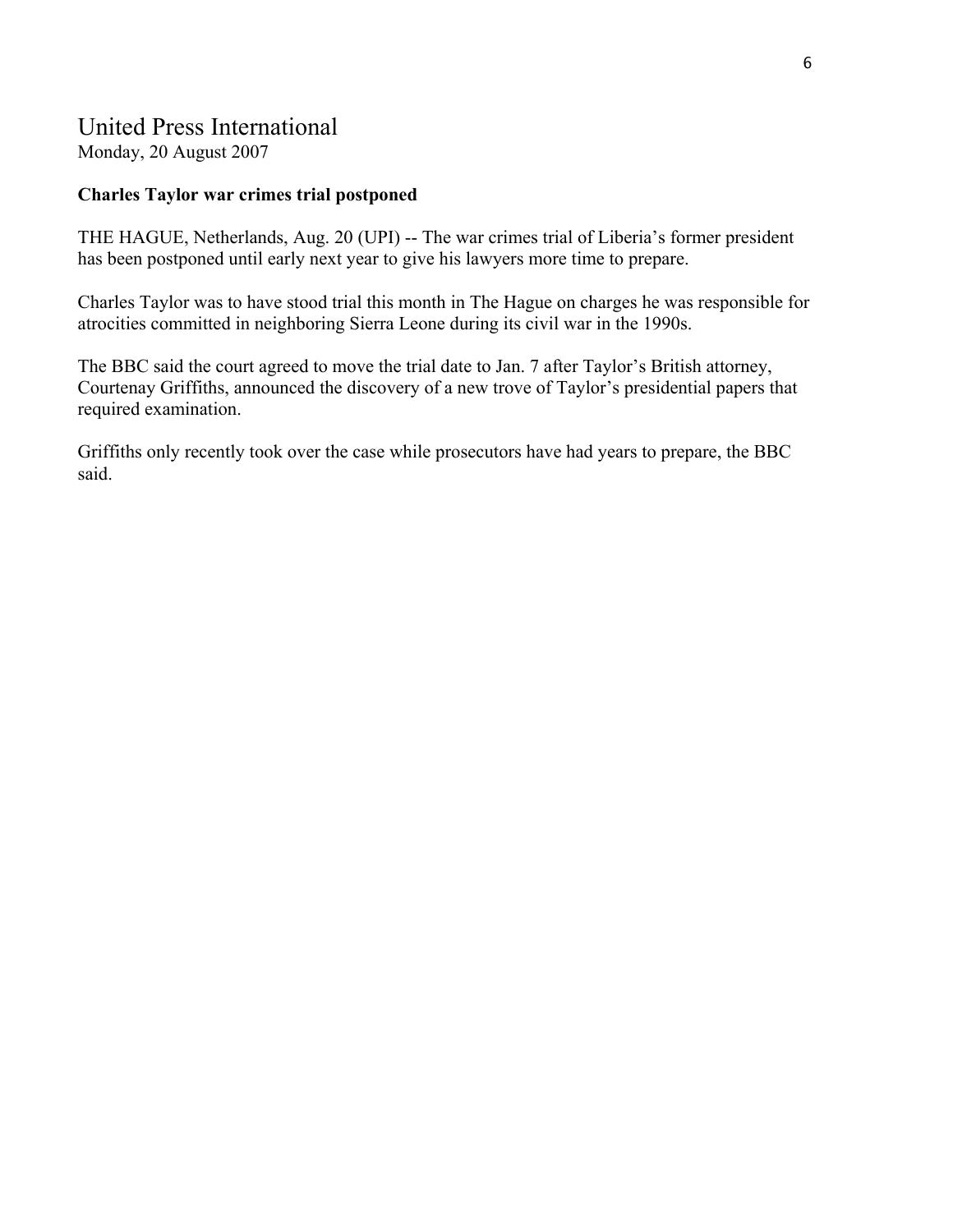## Afrol News Monday, 20 August 2007

#### **Taylor's trial pushed to next year**

Afrol News, 20 August - The UN-backed Special Court for Sierra Leone today adjourned the trial of the ex-Liberian President, Charles Taylor, to 7 January next year.

Since 4 June, Mr Taylor - the first African leader to be tried to be arraigned before an international war crimes court - has been charged for his roles in supporting the rebels during Sierra Leone's decade-long brutal civil war.

The delay of the trial was a response to a motion filed by Taylor's defence lawyers last week, applying for the postponement of the trial until 7 January to allow "adequate time and facilities for the preparation of [Taylor's] defence, as required by Article 17 of the Statute of the Special Court of Sierra Leone."

The defence team believed a long delay would give them more time to evaluate new evidence against its client so that it can better prepare itself for the case.

Courtenay Griffiths, Mr Taylor's lawyer said an vital archives containing vital documents and letters [including one from the former US President, Jimmy Carter] belonging to his client had been discovered. He said the archives could contain some documents that are vital to the case.

The prosecution did not file an objection to the motion and therefore left the matter to the court's discretion.

Taylor, who faces 11 counts of war crimes, pleaded his innocence.

By staff writer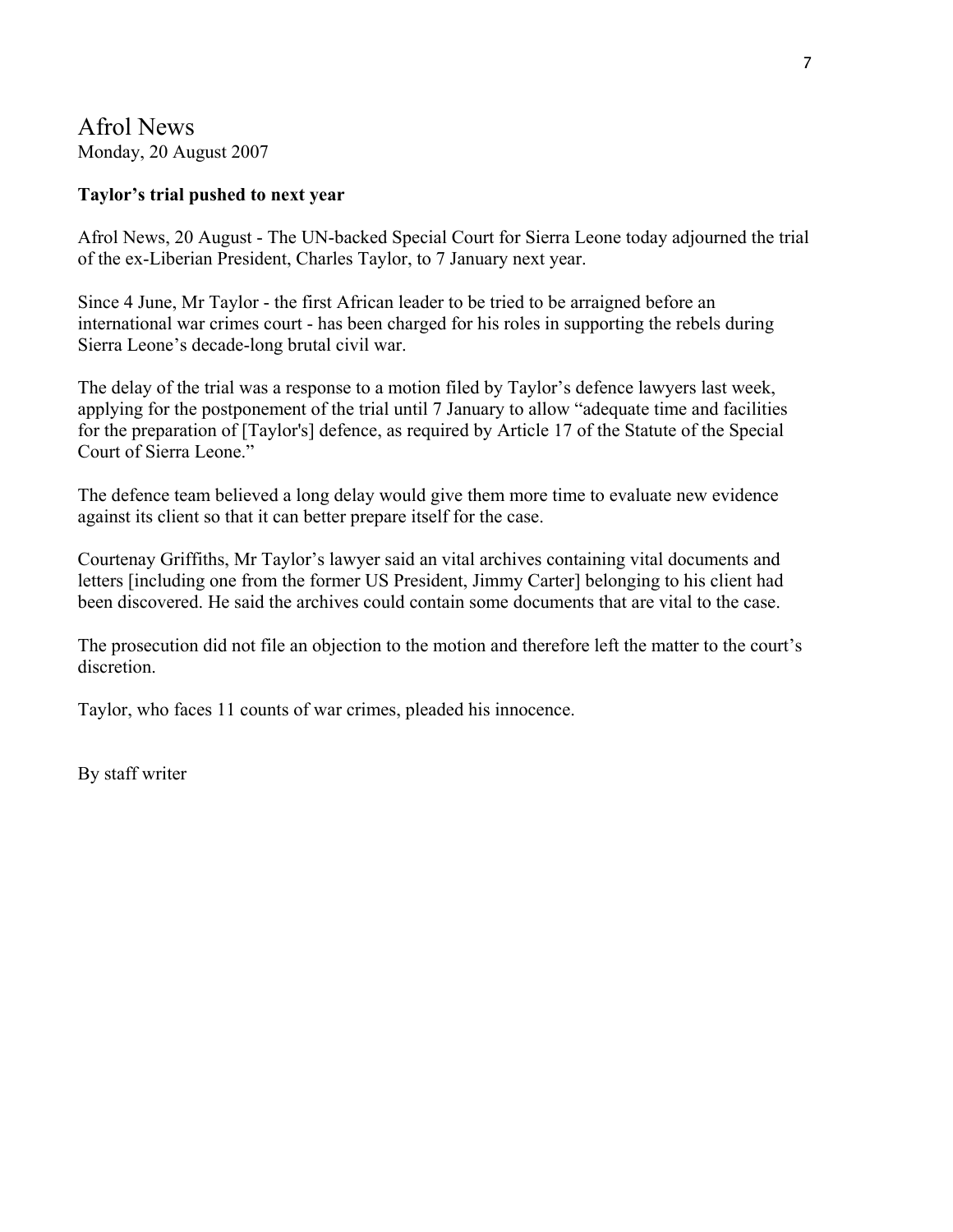# Charlestaylortrial.

Monday, 20 August 2007

#### **[Court Delays Taylor Trial until January 7, 2008](http://charlestaylortrial.org/2007/08/20/court-delays-taylor-trial-until-january-7-2008/)**

#### The Hague

The Special Court for Sierra Leone today ordered a delay in Charles Taylor's trial until January 7, 2008. Presiding Judge Sebutinde granted the Defense request for a four-month delay based in part on the newly composed defense team's need for additional time to prepare for trial, as well as the Prosecution's lack of opposition to such a delay. As Brenda Hollis from the Office of the Prosecutor stated, the Prosecution agrees that the defense has shown "good cause for reasonable delay." Justice Sebutinde emphasized that it is entirely within the Trial Chamber's discretion to order such a delay.

#### **Defense Arguments for Delay**

Present at the status conference was Taylor's new defense team: Courtenay Griffiths, QC, Terry Munyard, and Andrew Cayley. Taylor, dressed in a gray pinstripe suit and shielded by gold-rimmed sunglasses, conferred with defense counsel prior to the start of the status conference and took notes during various stages of the proceeding. Griffiths argued that a delay was reasonable and that "a myopic insistence on expeditiousness" would render the accused's right to counsel "an empty formality."

Both the Prosecution and the Defense, as well as the Court, believe that granting additional time to the Defense to prepare its case will prevent further delays. The defense team affirmed that it is anxious for the trial to start and end as quickly as possible. Griffiths, in a press briefing following the status conference, stated assuredly that he doubts there will be further delays in the trial because the Court is under too much pressure both politically and economically.

#### **Status of Defense Team and Access to Disclosed Documents**

Judge Sebutinde questioned Griffiths as to the status of the defense team and the extent of their access to the Prosecution's disclosed documents. Griffiths responded by noting that the Court must look at all of the circumstances in the present case to determine what will constitute a "reasonable" amount of time for the defense to prepare for the trial. In support of their request for a four-month delay, Griffiths stated that all of the core legal team are new to the case (having signed their contracts to represent Taylor on August 1), two former legal assistants are no longer a part of the defense team, and the team is still in need of an international investigator.

Judge Sebutinde questioned Griffiths about the stated 40,000 pages of disclosed materials from the Prosecution that contain items related to crime-based witnesses, linkage witnesses, and expert evidence. Griffiths said that he first had "sight" of the materials three weeks ago when he visited The Hague and saw the materials stored in the defense office. Charles Jalloh of the Office of the Principal Defender told Justice Sebutinde that the new defense team has access to approximately 80 percent of the Prosecution's disclosed materials. The Office of the Principal Defender is reviewing and cross-checking the materials and has yet to catalogue the remaining 20 percent of materials.

According to Griffiths, an investigator appointed in Liberia had discovered some 50,000 pages of materials that may contain original documentation that is relevant to the case. Although acknowledging that these materials fall outside the disclosure obligations of the Prosecution, Griffiths stated that the materials came from the personal archives of the accused and include items such as a personal letter from Jimmy Carter to the accused. Although Griffiths argued that "proper perusal of that material is a necessary pre-condition for [the defense] to be in a position to challenge the prosecution's case," the Prosecution questioned why these materials were not discovered sooner.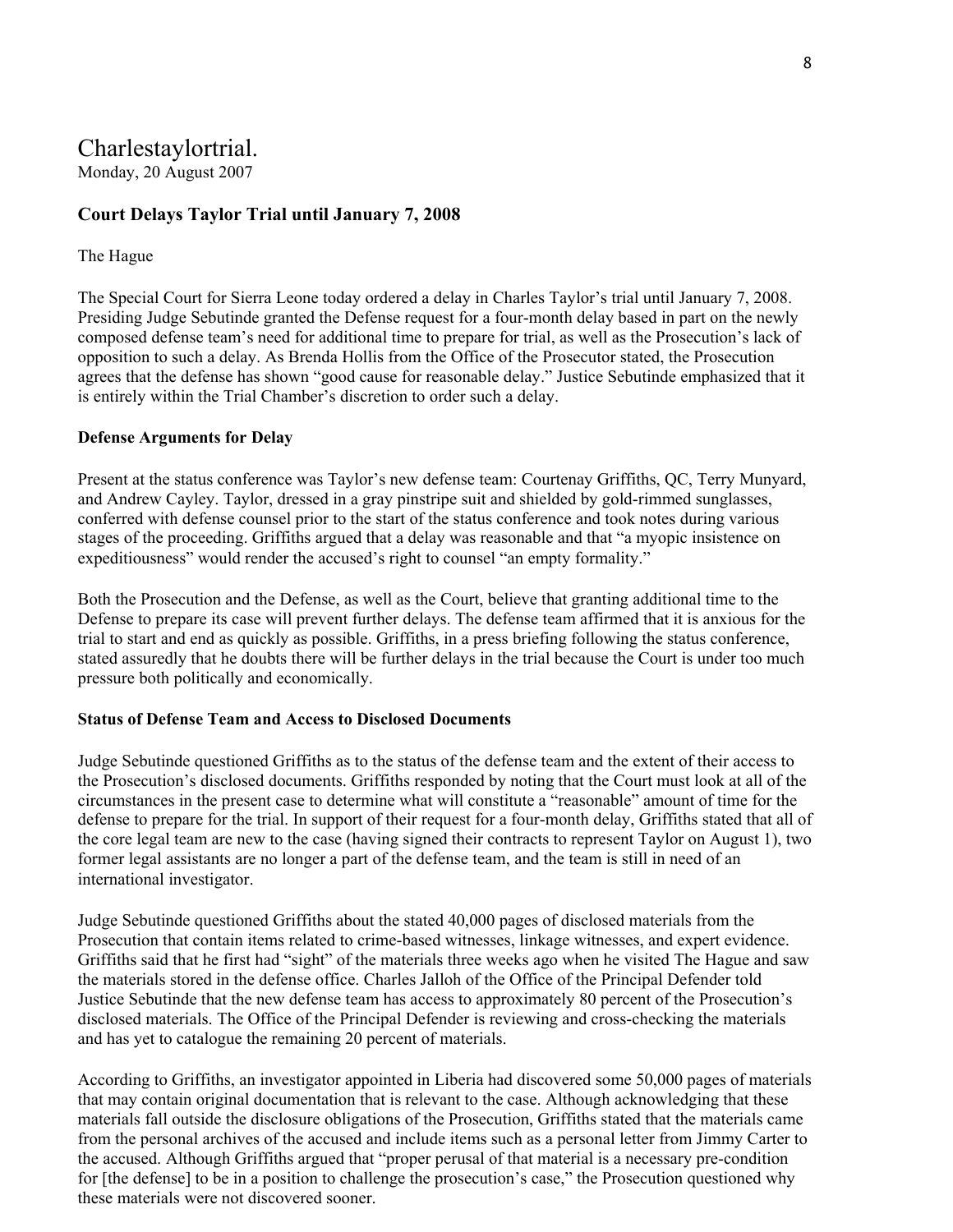#### **Defense Motion for Extension of Time to Respond to Expert Witnesses**

The Special Court also granted a Defense motion for an extension of time to respond to two expert witness' testimony. The Defense sought additional time to examine and potentially challenge the prosecution's expert testimony under Rule 94bis(B) of the Special Court's Rules of Procedure and Evidence. Under this rule, an opposing party has 14 days within the filing of an expert witness statement to file a notice indicating whether it accepts the witness statement or wishes to cross-examine the witness.

#### **Defense Arguments Against Prosecution's Use of Live Testimony**

Griffiths revealed the defense team's interest in avoiding the use of live testimony and eliminating any "emotional baggage" the Prosecution intends to put before the Court. He questioned why the Prosecution would want traumatized women who had been raped and individuals who were mutilated to travel to The Hague when their evidence would be of little relevance to the trial. Griffiths argued that such crime-based testimony is irrelevant because the Defense concedes that atrocities occurred in Sierra Leone. According to Griffiths, the Prosecution is not arguing that Taylor was on the ground issuing commands in Sierra Leone; therefore, the relevant evidence is that of the linkage witnesses and not the crime-based witnesses. Hollis argued, however, that live testimony is "of course" relevant to detail the facts and circumstances surrounding the alleged crimes.

#### **Defense Motion to Address UN Travel Bans**

The defense team expressed concern over the UN-imposed travel bans on certain individuals connected to the accused. According to Griffiths, many individuals are afraid to testify for the Defense because they may be subject to such travel bans. Given the "climate of fear in Liberia," Griffiths argued that these travel bans may have a chilling effect on Taylor's ability to receive a fair trial. Griffiths urged the Special Court to rule on the Defense Motion to address this matter with the Security Council.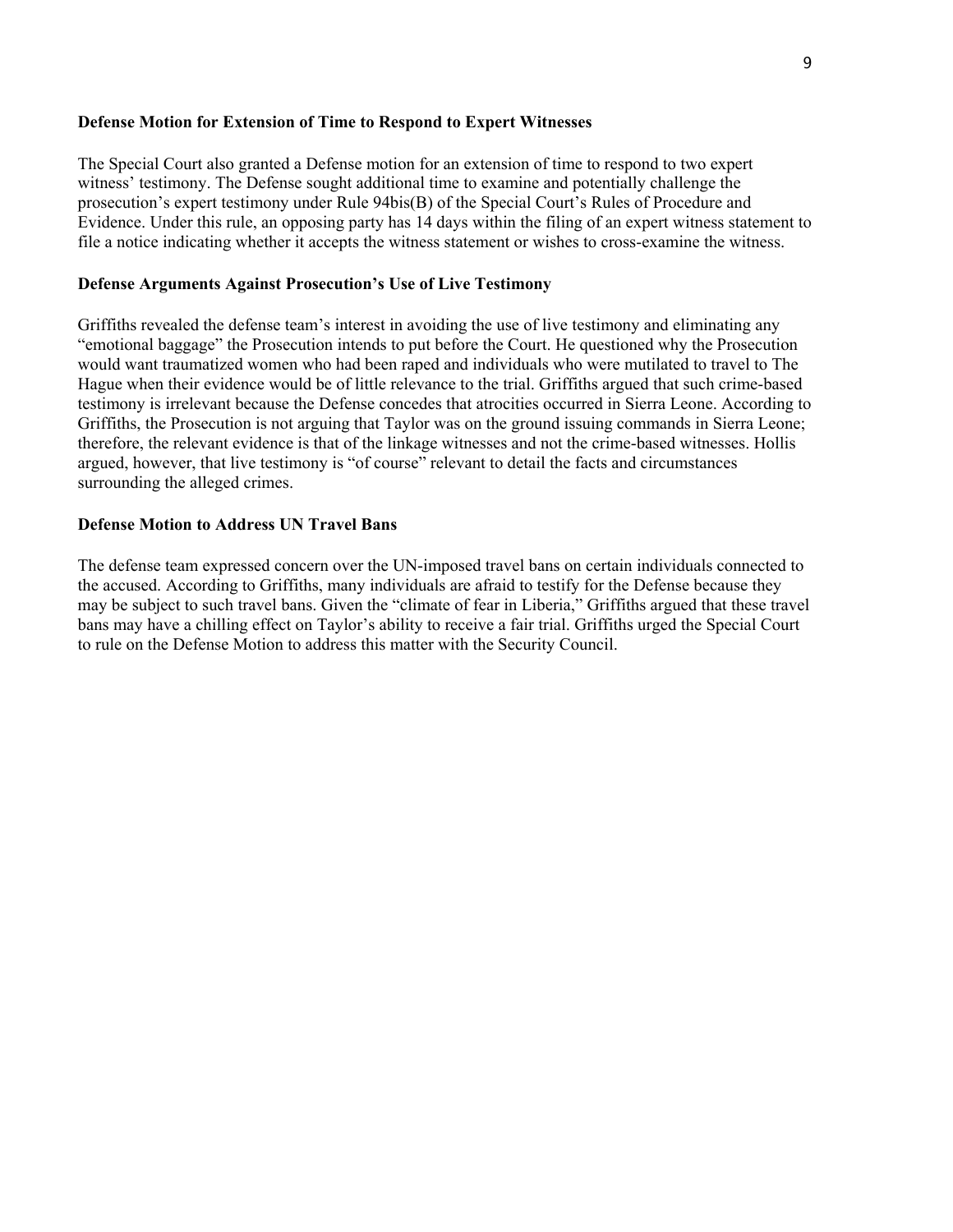

United Nations Mission in Liberia (UNMIL)

## **UNMIL Public Information Office Media Summary 21 August 2007**

*[The media summaries and press clips do not necessarily represent the views of UNMIL.]*

## **International Clips on Liberia**

# **UN praises Indian women police officers deployed in Liberia**

New York, Aug 19 (PTI) Indian women police officers - members of the first ever all female unit deployed by the UN - have come in for high praise from the world body's officials who commended their work in emergency situations as also in crime prevention in Liberia where they are posted. As a mark of the appreciation, UN Secretary-General Ban Ki-moon's Special Representative Alan Doss decorated the officers who have also been praised for their unflinching support to the National Police in Liberia (NPL) - with the UN Peacekeeping Medals at an impressive ceremony in the Liberian capital, Monrovia.

## **International Clips on West Africa**

**VOA** 21 August 2007

# **Sierra Leone Opposition Candidates to Ally Themselves Ahead of Runoff Election**

By Kari Barber, Dakar

The top two opposition candidates in Sierra Leone's presidential election have said they will ally themselves to run against ruling party candidate Vice President Solomon Berewa in an anticipated runoff. The most recent results show that with more than 90 percent of votes counted, no candidate is near the 55 percent required to win in the first round. Kari Barber has more from VOA's West Africa bureau in Dakar.

#### **Local Media – Newspaper**

#### **Taylor's Trial Adjourned Until January 2008**

*(New Democrat, The Analyst, Daily Observer and The Daily Guide)* 

• The war crimes trial of former Liberian President Charles Taylor was on Monday rescheduled for 7 January next year. The adjournment followed pleas from Taylor's new defense team for more time.

#### **Government Launches Poverty Reduction Strategy**

*(The News, Heritage, Daily Observer, New Democrat, The Analyst and The Inquirer)* 

- Liberia's President Ellen Johnson Sirleaf on Monday launched her Government's Poverty Reduction Strategy with a call on all Liberians to engage government constructively to ensure that measurable progress is made in reducing poverty across the country.
- The Poverty Reduction Strategy was a key part of the President's inaugural speech and is intended to help pave the way and accelerate progress in the achievement of the Millennium Development Goals.

**Local Media – Radio Veritas** *(News monitored today at 9:45 am)*

#### **President Launches Poverty Reduction Strategy**

 *(Also reported on Star and ELBC Radio)*